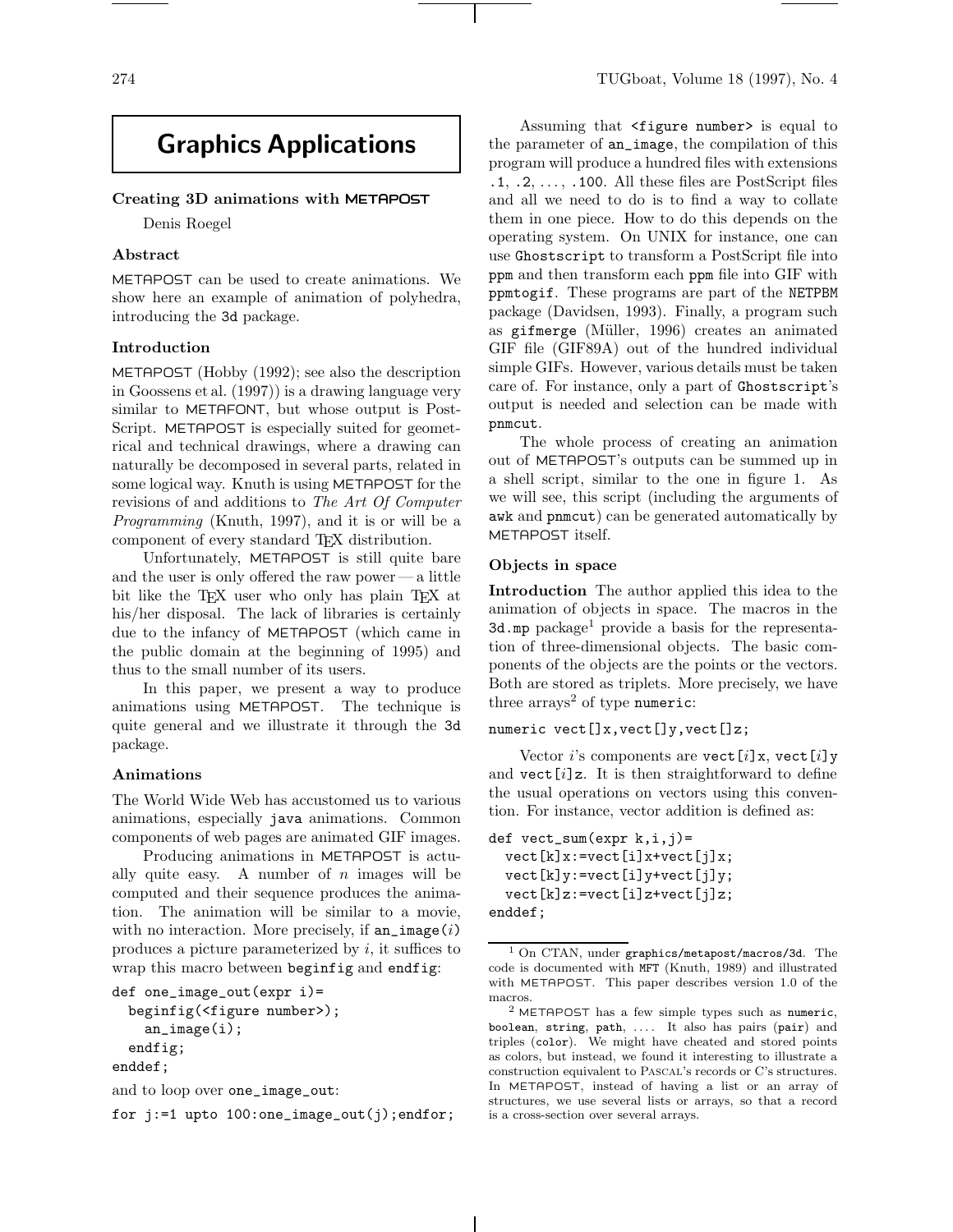```
TUGboat, Volume 18 (1997), No. 4 275
```
#! /bin/sh

```
/bin/rm -f animpoly.log
for i in 'ls animpoly.*| grep 'animpoly.[0-9]'';do
echo $i
echo '=============='
# shift each picture so that it lies in the page:
awk < \i '{print} /~%%Page: /{print "172 153 translate\n"}' > \i.ps
# produce ppm format:
gs -sDEVICE=ppmraw -sPAPERSIZE=a4 -dNOPAUSE -r36 -sOutputFile=$i.ppm -q -- $i.ps
/bin/rm -f $i.ps
# produce gif:
ppmquant 32 \dim | pnmcut 15 99 141 307 | ppmtogif > 'expr \dim: \(\cdot\)(\cdot\))ppm''gif
/bin/rm -f $i.ppm
done
/bin/rm -f animpoly.gif
# merge the gif files:
gifmerge -10 -l1000 animpoly.*.gif > animpoly.gif
/bin/rm -f animpoly.*.gif
```
**Figure 1**: Script created by METAPOST (with some additional comments)

Often, we need some scratch vectors or vectors local to a macro. A simple vector allocation mechanism solves the problem: we use a stack of vectors and we reserve and free vectors only on top of the stack. For instance, the allocation of a vector is defined by:

```
def new_vect=incr(last_vect_) enddef;
```
where last\_vect\_ is the index of the top of the stack. Hence, a vector is manipulated by its index on the stack. Writing v:=new\_vect; lets v be the index of the newly allocated vector.

Freeing a vector is also easy and is only allowed at the top of the stack:

```
def free_vect(expr i)=
  if i=last_vect_:
     last_vect_:=last_vect_-1;
  else: errmessage("Vector " &
     decimal i & " can't be freed!");
  fi;
enddef;
```
How these macros are used is made explicit in the vect\_rotate macro which does a rotation of a vector v around a vector axis by an angle alpha. This rotation is illustrated in figure 2.  $\vec{v}$  is written as the sum of  $\vec{h}$  and  $\vec{a}$  where  $\vec{h} \perp \vec{a}$ . If  $\vec{b}$  is  $\overrightarrow{axis} / ||\overrightarrow{axis}||$ ,  $\vec{c}$  is computed as the vector product of  $\vec{b}$  and  $\vec{a}$  and  $\vec{a}$  is then rotated in a simple way resulting in  $\vec{f}$ .

The vectors declared with new\_vect are freed in the inverse order. The vect\_rotate macro makes use of a few other macros: vect\_mod computes the modulus of a vector; vect\_dprod(a,b) is the dot product of vectors a and b;  $\text{vect\_mult}(b, a, x)$  lets vector b equal vector a multiplied by the scalar x; vect\_sum and vect\_diff compute as their first argument the sum or the difference of the two other vectors;  $\text{vect}_{\text{prod}}(c, a, b)$  lets vector c equal the vectorial product of vectors a and b. These macros are described in appendix A.

```
vardef vect_rotate(expr v,axis,alpha)=
  save v_a,v_b,v_c,v_d,v_e,v_f;v_a:=new_vect;v_b:=new_vect;
  v_c:=new_vect;v_d:=new_vect;
  v_e:=new_vect;v_f:=new_vect;
  v_g:=new_vect;v_h:=new_vect;
  vect_mult(v_b,axis,1/vect_mod(axis));
  vect_mult(v_h,v_b,vect_dprod(v_b,v));
  vect\_diff(v_a,v,v_h);vect\_prod(v_c,v_b,v_a);vect_mult(v_d,v_a,cosd(alpha));
  vect_mult(v_e,v_c,sind(alpha));
  vect_sum(v_f,v_d,v_e);
  vect\_sum(v,v_f,v_h);free\_vect(v_h);free\_vect(v_g);free\_vect(v_f);free\_vect(v_e);free\_vect(v_d);free\_vect(v_c);free_vect(v_b);free_vect(v_a);
enddef;
```
The 3d package defines other macros in order to set the observer, to compute a reference matrix, etc. Provision is given for manipulating objects.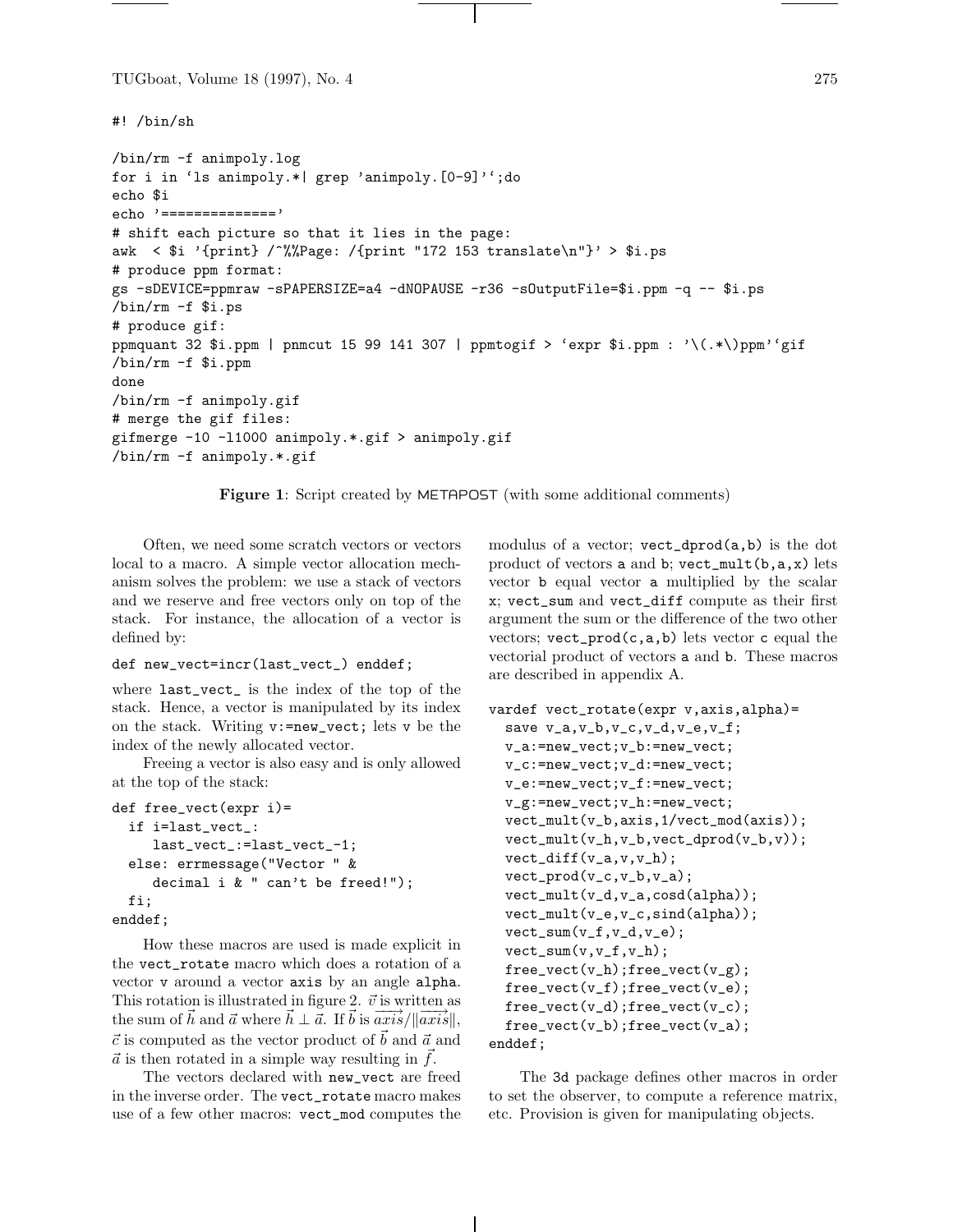

**Figure 2**: Vector rotation

**Objects and classes** The 3d package understands a notion of class. A class is a parameterized object. For instance, we have the class of regular tetrahedra, the class of regular cubes, etc. Our classes are the lowest level of abstraction and classes can not be composed. They can only be instanciated. When we need a specific tetrahedron, we call a generic function to create a tetrahedron, but with an identifier specific to one instance.

A class is a set of vertices in space, together with a way to draw faces, and therefore edges. The author's focus was to manipulate (and later animate) polyhedra. As an example, the poly.mp package provides the definition of each of the five regular convex polyhedra.

Each class consists of two macros: one defines the points, the other calls the first macro and defines the faces. Each macro has a parameter which is a string identifying the particular instance of that class.

The points of a regular tetrahedron are defined in set\_tetrahedron\_points, an example of the general macro name  $set_{\langle class \rangle}$ -points. Five points are defined, four of them with set\_obj\_point, a macro which defines points *local* to an object. The first four points are the vertices and the fifth is the center of the tetrahedron. set\_obj\_point's first parameter is the point number and the other three are the cartesian coordinates. The first three points are in a plane and the fourth is obtained with the new\_face\_point macro, which folds a face (see the description in appendix A for more details). The new\_face\_point macro is used with the angle an which is computed in advance. Once the four points are set, the object is normalized, which means that it is centered with respect to the list of vertices given as parameter (here 1,2,3,4) and the last vertex is put on a sphere of radius 1, centered on the origin. Therefore, point 5 is the center of the tetrahedron, and the tetrahedron is set symmetrically with respect to the origin.

All five convex regular polyhedra are defined in this way and may therefore be inscribed in a sphere of radius 1.

```
def set_tetrahedron_points(expr inst)=
 set\_obj\_point(1,0,0,0);set\_obj\_point(2,1,0,0);set_obj_point(3,cosd(60),sind(60),0);
 sinan=1/sqrt(3);
 cosan=sqrt(1-sinan**2);
 an=180-2*angle((cosan,sinan));
 new_face\_point(4,1,2,3,an);normalize_obj(inst)(1,2,3,4);
 set_obj_point(5,0,0,0);
enddef;
```
The second macro, def\_tetrahedron defines the number of points and faces of the instance, calls the previous macro and defines the faces with the macro set\_obj\_face. The first argument of that macro is a *local* face number, the second is a list of vertices such that the list goes clockwise when the face is visible. The last argument is the color of the face in RGB.

```
vardef def_tetrahedron(expr inst)=
 new_obj_points(inst,5);
 new_obj_faces(inst,4);
 set_tetrahedron_points(inst);
 set_obj_face(1,"1,2,4","b4fefe");
 set_obj_face(2,"2,3,4","b49bc0");
 set_obj_face(3,"1,4,3","b4c8fe");
 set_obj_face(4,"1,3,2","b4fe40");
enddef;
```
The result of the drawing is:

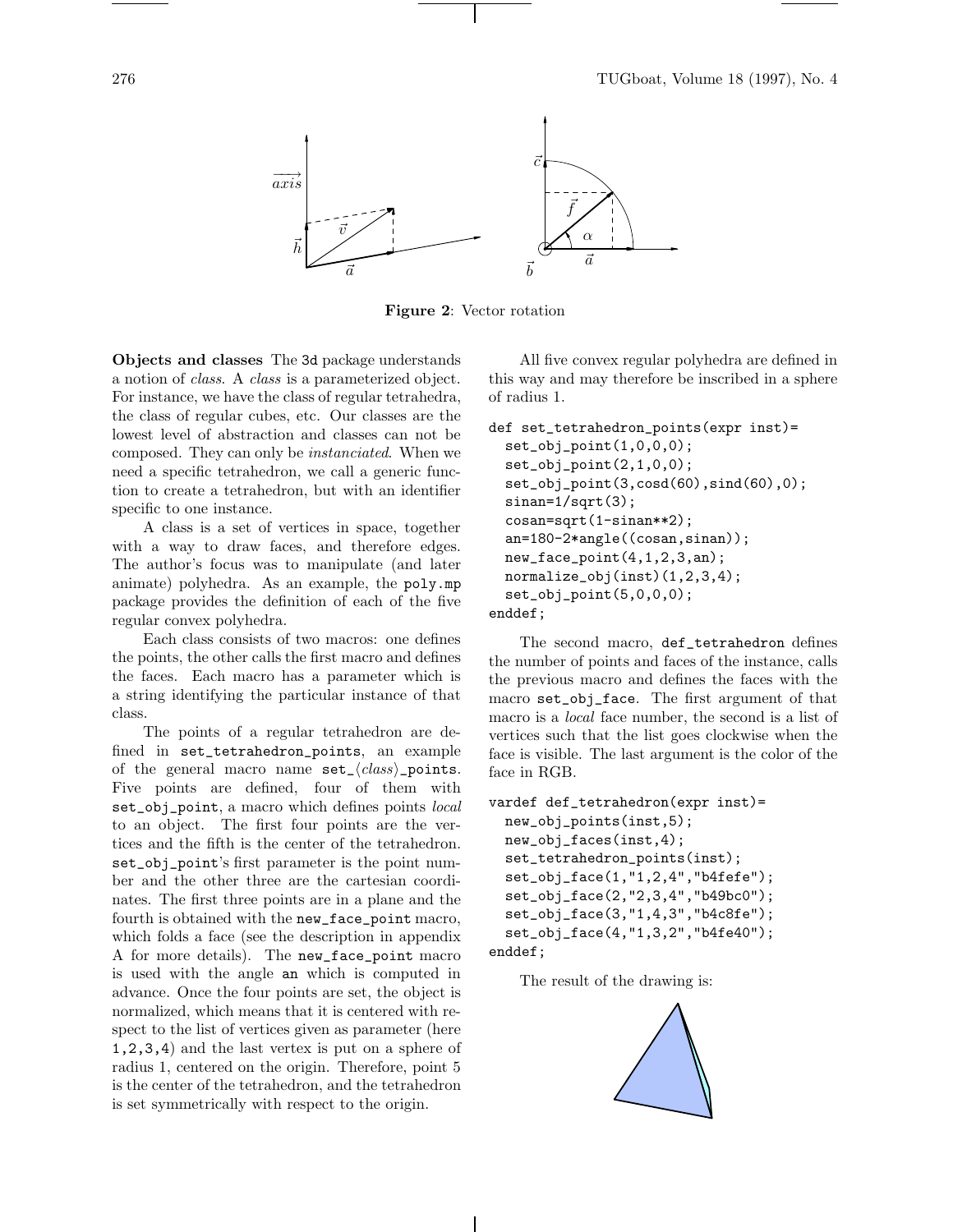TUGboat, Volume 18 (1997), No. 4 277

A more complex example is the icosahedron which is defined below.

```
def set_icosahedron_points(expr inst)=
  set\_obj\_point(1,0,0,0);set\_obj\_point(2,1,0,0);set_obj_point(3,cosd(60),sind(60),0);
  cosan=1-8/3*cosd(36)*cosd(36);
  sinan=sqrt(1-cosan*cosan);
  an=180-angle((cosan,sinan));
  new_face_point(4,1,2,3,an);
  new_face\_point(5,2,3,1,an);new_face_point(6,3,1,2,an);
  new_face_point(7,2,4,3,an);
  new_face_point(8,3,5,1,an);
  new_face\_point(9,1,6,2,an);new_face_point(10,3,4,7,an);
  new_face_point(11,3,7,5,an);
  new_face_point(12,1,8,6,an);
  % 1 and 10 are opposite vertices
  normalize_obj(inst)(1,10);
  % center of icosahedron
  set_obj_point(13,0,0,0);
enddef;
vardef def_icosahedron(expr inst)=
  save cosan, sinan, an;
  new_obj_points(inst,13);
  new_obj_faces(inst,20);
  set_icosahedron_points(inst);
  set_obj_face(1,"3,2,1","b40000");
  set_obj_face(2,"2,3,4","ff0fa1");
  set_obj_face(3,"3,7,4","b49b49");
  set_obj_face(4,"3,5,7","b49bc0");
  set_obj_face(5,"3,1,5","b4c8fe");
  set_obj_face(6,"1,8,5","b4fefe");
  set_obj_face(7,"1,6,8","b4fe40");
  set_obj_face(8,"1,2,6","45d040");
  set_obj_face(9,"2,9,6","45a114");
  set_obj_face(10,"2,4,9","45a1d4");
  set_obj_face(11,"9,4,10","4569d4");
  set_obj_face(12,"4,7,10","112da1");
  set_obj_face(13,"7,5,11","b4fefe");
  set_obj_face(14,"5,8,11","b49bc0");
  set_obj_face(15,"8,6,12","45a114");
  set_obj_face(16,"6,9,12","b49b49");
  set_obj_face(17,"8,12,11","b40000");
  set_obj_face(18,"7,11,10","45a1d4");
  set_obj_face(19,"12,10,11","b4c8fe");
  set_obj_face(20,"9,10,12","ff0fa1");
enddef;
```
Since all points of the objects are stored in a unique global array, they are internally accessed by the local numbers and an offset defined by the macro new\_obj\_points. The icosahedron example shows a systematic use of the new\_face\_point macro to compute a point on an adjacent face. Displaying such an icosahedron results in the figure 3.



**Figure 3**: An icosahedron

The other three regular convex polyhedra are:



The dodecahedron code is a bit special, since the vertices are built using ten additional points corresponding to face centers. These points are defined as an array of variables fc1 through fc10 with  $new\_points(fc)(10)$ . free\_points $fc)(10)$ frees them when they are no longer necessary. An excerpt of the dodecahedron code is:

```
def set_dodecahedron_points(expr inst)=
  new_points(fc)(10);% face centers
  set_point(fc1,0,0,0);
  set_obj_point(1,1,0,0);
  set_obj_point(2,cosd(72),sind(72),0);
  rotate_in_plane(3,fc1,1,2);
  ...
  free_points(fc)(10);
enddef;
```
Finally, wire drawings can be obtained by setting the boolean filled\_faces to false: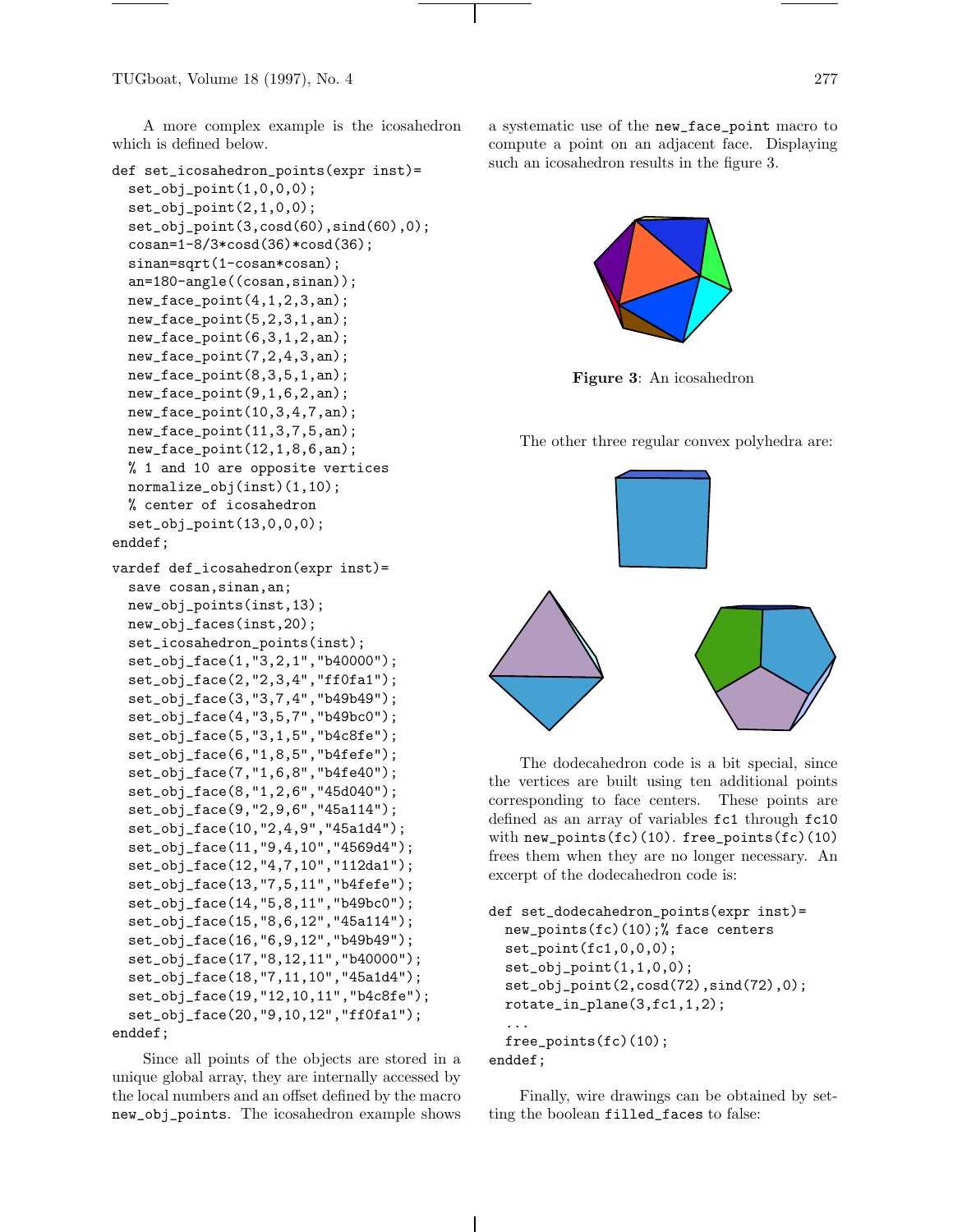

**Animating objects** The animation of one or several objects involves the object(s) and an observer. The animation is a set of images and from an image to the next one, the observer as well as the objects can move. For instance the macro one\_image in 3d.mp is:

```
def one_image(expr name,i,a,rd,ang)=
  begin{align} \n\frac{1}{2} \n\end{align}set_point(Obs,
     -rd*cosd(a*ang),-rd*sind(a*ang),1);
    Obs_phi:=90;Obs_dist:=2;
    % fix point 1 of object |name|
    point_of_view_obj(name,1,Obs_phi);
    draw_obj(name);
    rotate_obj_pv(name,1,vect_I,ang);
    % show the rotation point
    draw_point(name,1);
    draw_axes(red,green,blue);
  endfig;
enddef;
```
The parameters of this macro are a name of an object (name), an image index (i), and three values defining the position of the observer. The observer (Obs is a global point and set with set\_point, not with set\_obj\_point) follows a circle of radius rd. The parameter a, which is usually a function of i, determines the number of rotation steps of the observer, each step being a rotation of angle ang. The distance between the observer and the projection plane is 2 (see figure 4).

The orientation of the observer is defined by three angles (see figure 5). The Obs\_phi angle is given and the two others are computed with a call to point\_of\_view\_obj(name,1,Obs\_phi) which constrains the observer to look towards point 1 of object name. Therefore, this point will seem fixed on the animation and draw\_point(name,1) draws it later so that this feature can be observed. There is nothing special about that point, except that it remains fix when the object is rotated. The object is drawn with draw\_obj(name) and rotate\_obj\_pv rotates the object name by ang degrees around an axis going through point 1 and directed by vector vect\_I  $(\vec{i})$ . The reference vectors  $(\vec{i}, \vec{j} \text{ and } \vec{k})$  are drawn in red, green and blue with draw\_axes.

Finally, a complete animation of an icosahedron is obtained with

#### animate\_object("icosahedron",1,100,100);

which generates files  $\text{anim.101}, \ldots, \text{anim.200 from}$ the main file anim.mp. The first parameter of animate\_object is the name of the object to animate, the second and third parameters are minimal and maximal values of the index loop and the fourth parameter is an offset added to the index loop in order to get the file extension, which must lie in the interval 0..4096.

After each image is drawn, the values of the current bounding box are used to compute the bounding box of the sequence of images. The internal values xmin\_, ymin\_, xmax\_ and ymax\_ hold the minimal and maximal values of the coordinates of the past images' corners. They are updated just before each image is shipped out.

**Putting the pieces together** Once all the views have been computed, they can be used separately (see for instance the five views of figure 6) or more interestingly, they can be merged. This task is made almost straightforward by METAPOST itself. Indeed, every time animate\_object is used, a shell script named create\_animation.sh is generated, as a side-effect of a call to show\_animation\_bbox. The script is similar to that shown in figure 1. This script uses the values computed for the global bounding box of the sequence of images, for these values are necessary in order to extract the right parts of the images and get correct alignments; the parts are extracted with pnmcut. <sup>3</sup> If you have the programs used in this script (Ghostscript, etc.), you can just run it with sh create\_animation.sh on UNIX. You may need to adapt it to your needs, and for that purpose, you can modify the macro write\_script in 3d.mp.

Some examples are included in the 3d distribution, and they can be viewed for instance with netscape or special programs such as xanim.

<sup>&</sup>lt;sup>3</sup> One might think of using Ghostscript for generating an excerpt of an image, but if Ghostscript is used to generate the bounding box of an image, it will in general not be possible to have a good alignment between all images. The sizes of the excerpts are only known when all images have been produced.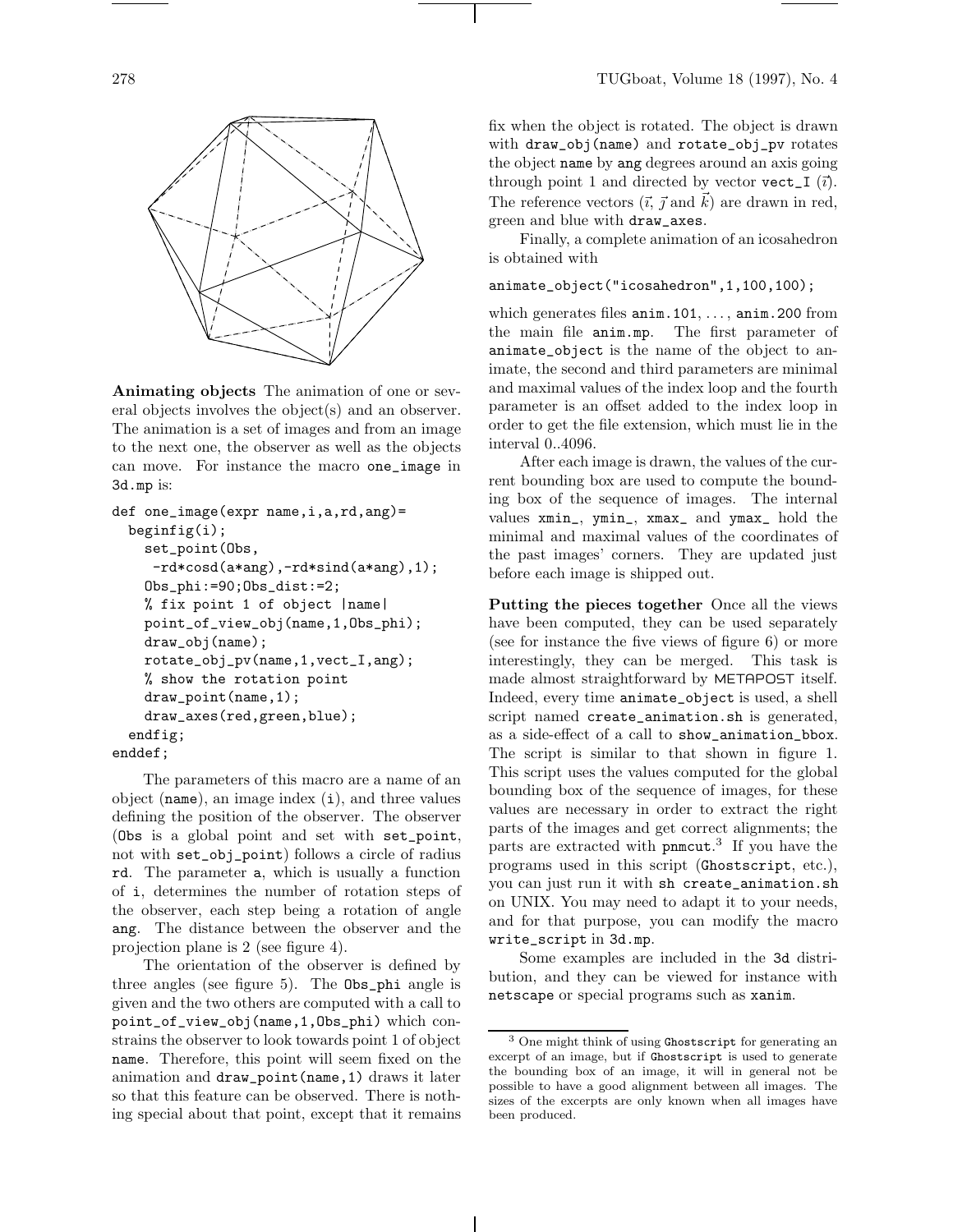

 $\vert$ 





**Figure 5**: Orientation of the observer



**Figure 6**: Five views of an animation

 $\overline{\phantom{a}}$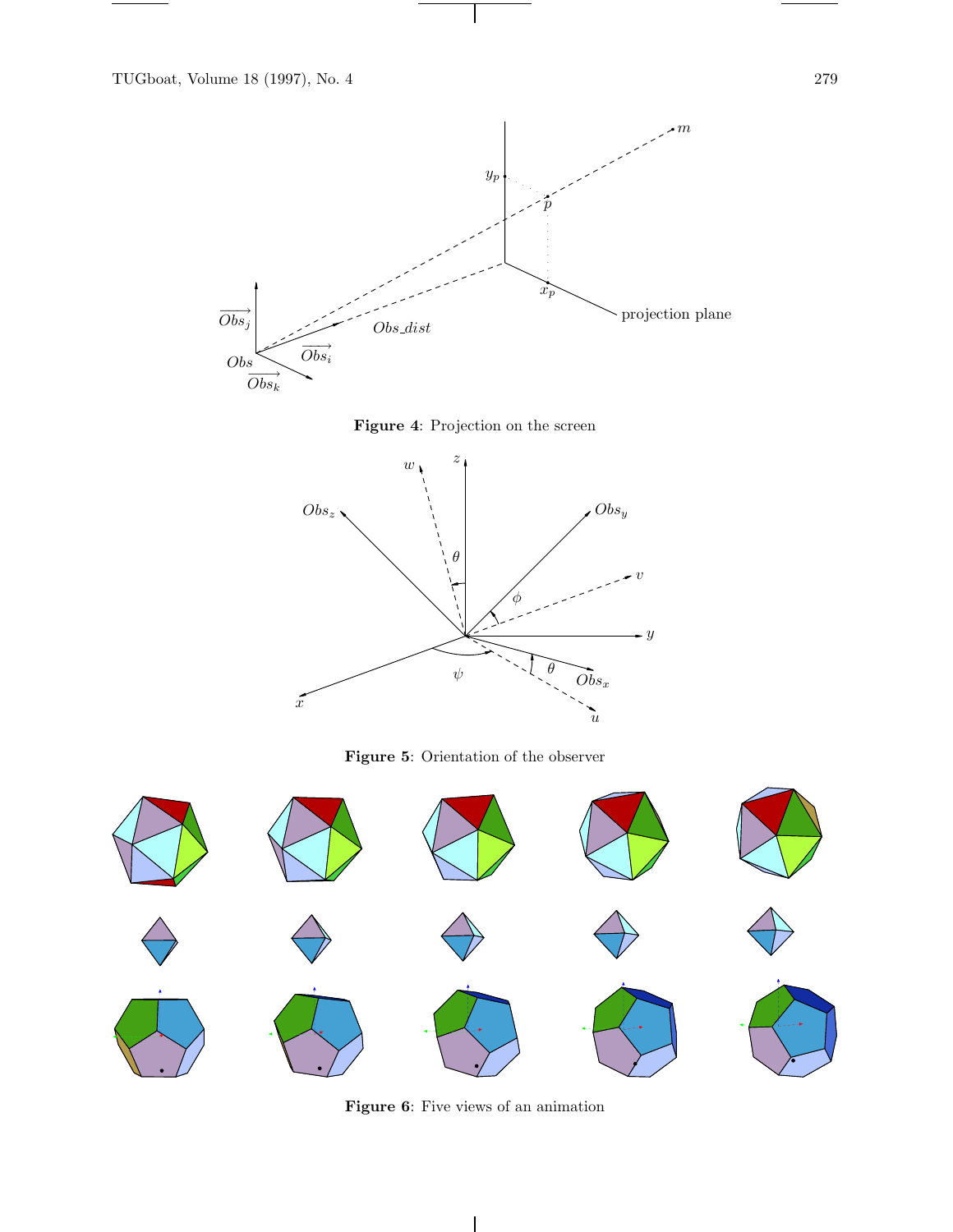#### **Future**

It is quite easy to improve and extend the 3d macros but the author decided to go no further for the moment. Other objects can be implemented easily and new algorithms can be added. For instance in order to take light sources or shadows into account, one can compute the angles under which a face gets its light, and the angle under which this very face is seen, in order to decide how much darker or lighter it must be rendered. Another problem is to represent overlapping objects correctly. In the current implementation, each object is drawn independently from the other objects, so that the overlapping may be wrong. One solution is to sort all the faces according to their distance to the observer and, if two faces can not be ordered, to split them. Then, the faces can be drawn starting with the most distant, and ending with the closest one. Appendix B explains the internal representation of the objects and shows that this algorithm can be implemented without much surgery to the present code.

## **Acknowledgments**

Thanks to John Hobby who always answers all my queries on the METAFONT mailing list. Thanks to Alain Filbois who helped me with the shell script syntax, to Thomas Lambolais and Thomas Genet who gave some feedback on this work, and to Dominique Larchey who pointed out a shortcoming in the conclusion. Thanks to Denis Barbier who was one of the first users of these macros and contributed the animated crayons in the distribution. Thanks to Bogusław Jackowski who made valuable comments on some peculiarities of the code. And finally, special thanks to Ulrik Vieth who not only pushed me to polish my code and this paper more than I had first intended, but also made it possible to use METAPOST under web2c.

## **References**

- Davidsen, Bill. "NETPBM". 1993. Available for instance at ftp://ftp.wustl.edu/graphics/ graphics/packages/NetPBM.
- Goossens, Michel, S. Rahtz, and F. Mittelbach. The IATFX Graphics Companion. Addison-Wesley, Reading, MA, USA, 1997.
- Hobby, John D. "A User's Manual for MetaPost". Technical Report 162, AT&T Bell Laboratories, Murray Hill, New Jersey, 1992.
- Knuth, Donald E. "MFT, version 2.0". 1989. Standard T<sub>EX</sub> distribution.
- Knuth, Donald E. The Art of Computer Programming, volumes 1, 2 and 3. Addison-Wesley Publishing Company, 1997. New editions.
- Müller, René K. "GIFMerge, version 1.33". 1996. Available at http://www.iis.ee.ethz. ch/~kiwi/GIFMerge/.

# **Appendix A**

#### **Summary of the** 3d **package**

**Types** The commands in the 3d package take parameters of several different types. The types are described here.

- An  $\langle avn \rangle$  (*Absolute Vector Number*) is the internal number identifying a vector in the vect array (an integer).
- An  $\langle appn \rangle$  (*Absolute Point Number*) refers to a vector in the same way as an  $\langle a v n \rangle$  (an integer).
- A  $\langle lpn \rangle$  (*Local Point Number*) is a number identifying a point within an object (an integer). Two  $\langle lpn \rangle$ s with the same value can correspond to different points in different objects.
- An  $\langle afn \rangle$  (*Absolute Face Number*) is the internal number identifying a face.
- A  $\langle lfn \rangle$  (*Local Face Number*) is a number identifying a face within an object (an integer). As for points, two  $\langle lfn \rangle$ s with the same value can correspond to different faces in different objects.
- A  $\langle cl \rangle$  (Class) is a string representing a class, for instance "tetrahedron". It may only contain letters and underscores.
- An  $\langle obj \rangle$  (Object) is a string representing an object, that is an instance of a class. Such a string may only contain letters and underscores.
- A  $\langle vl \rangle$  (*Vertex List*) is a list of integers, where each integer identifies a vertex. For instance, 1,7 is the list of vertices 1 and 7.
- A  $\langle vsl \rangle$  (Vertex String List) is a string corresponding to a list of integers, where each integer identifies a vertex. For instance, "1,2,6,5" is the list of vertices 1, 2, 6 and 5.
- $\langle hc \rangle$  (*Hex Color*) is a string representing a color with the three RGB components in hexadecimal and in the range 0..255. For instance, "b4fe40".
- $\langle col \rangle$  (Color) is a standard METAPOST color (a triplet of RGB components in the range 0..1), such as red.
- $\langle str \rangle$  (*String*) is a string.
- $\langle pair \rangle$  (*Pair*) is a pair of numerics.
- $\langle num \rangle$  (Numeric) is a number.
- $\langle bool \rangle$  (*Boolean*) is a boolean.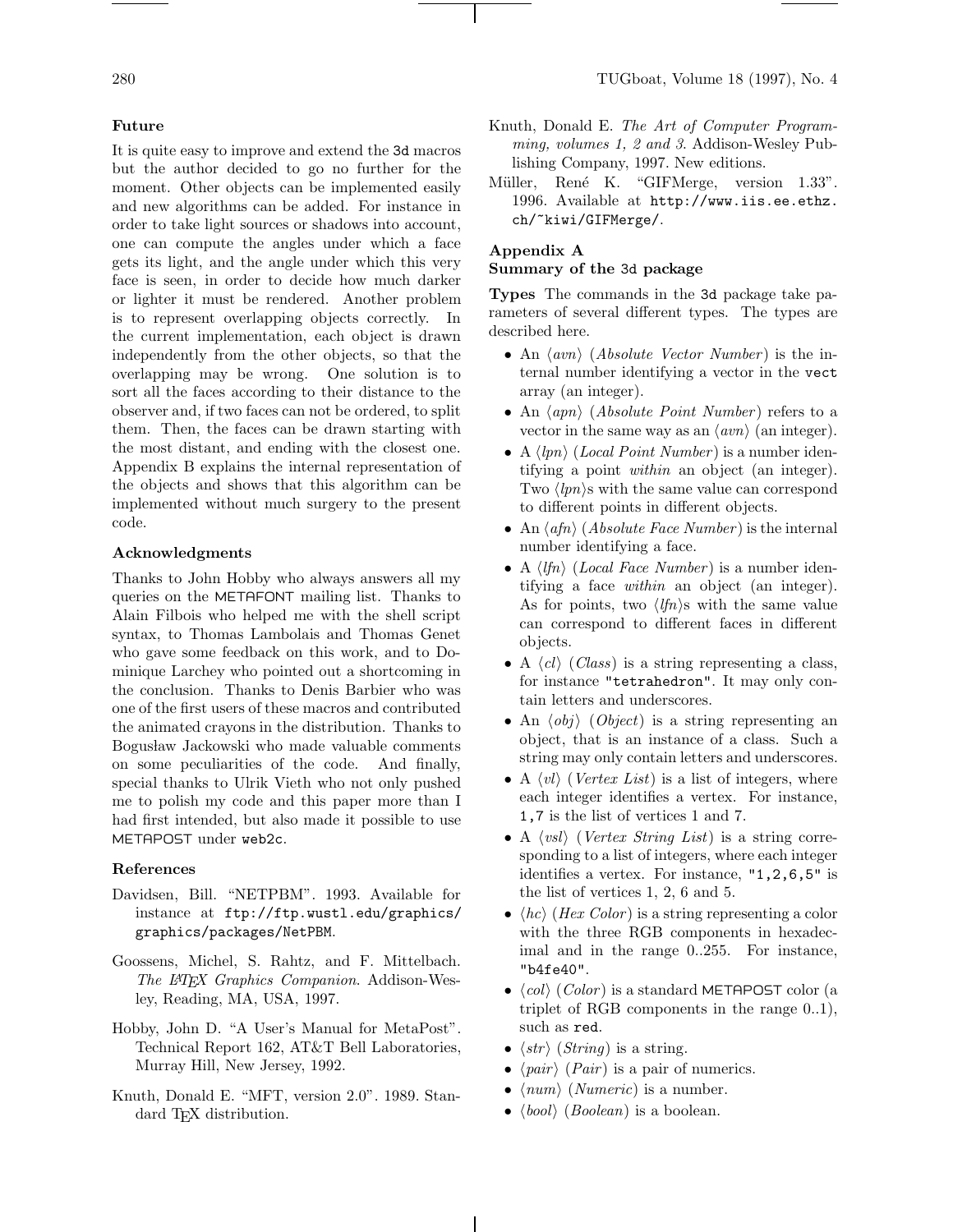**Low level vector commands** The low level vector commands define the classical operations in vector algebra.

- vect\_def( $\langle avn\rangle, x,y,z$ ): defines vector  $\langle avn\rangle$ as  $(x, y, z)$ ;
- set\_point; synonym of vect\_def: a point is stored in the same array as vectors.
- set\_obj\_point( $\langle lpn \rangle, x,y,z$ ): this defines the point  $\langle lpn \rangle$  as  $(x, y, z)$ ;
- vect\_def\_vect( $\langle avn\rangle_1$ , $\langle avn\rangle_2$ ): vector  $\langle avn\rangle_1$ becomes equal to vector  $\langle a v n \rangle_2$ ;
- vect\_sum( $\langle avn \rangle_1$ , $\langle avn \rangle_2$ , $\langle avn \rangle_3$ ): the vector  $\langle a v n \rangle_1$  becomes the sum of vectors  $\langle a v n \rangle_2$  and  $\langle a v n \rangle_3.$
- vect\_translate( $\langle a v n \rangle_1$ , $\langle a v n \rangle_2$ ): add vector  $\langle a v n \rangle_2$  to vector  $\langle a v n \rangle_1$ ; vector  $\langle a v n \rangle_2$  remains unchanged.
- vect\_diff( $\langle avn \rangle_1$ ,  $\langle avn \rangle_2$ ,  $\langle avn \rangle_3$ ): the vector  $\langle \textit{avn} \rangle_1$  becomes the difference between vectors  $\langle \textit{avn} \rangle_2$  and  $\langle \textit{avn} \rangle_3$ .
- vect\_dprod( $\langle avn \rangle_1$ ,  $\langle avn \rangle_2$ )  $\rightarrow$   $\langle num \rangle$ : returns the dot product of vectors  $\langle \text{avn} \rangle_1$  and  $\langle \text{avn} \rangle_2$ .
- vect\_mod( $\langle awn\rangle$ )  $\rightarrow$   $\langle num\rangle$ : returns the modulus of vector  $\langle \textit{avn} \rangle$ .
- vect\_prod( $\langle avn \rangle_1$ ,  $\langle avn \rangle_2$ ,  $\langle avn \rangle_3$ ): the vector  $\langle a v n \rangle_1$  becomes the vector product of vectors  $\langle \textit{avn} \rangle_2$  and  $\langle \textit{avn} \rangle_3$ .
- vect\_mult( $\langle avn\rangle_1$ , $\langle avn\rangle_2$ , $\langle num\rangle$ ):  $\langle avn\rangle_1$  becomes vector  $\langle a v n \rangle_2$  scaled by  $\langle n u m \rangle$ .
- mid\_point( $\langle avn \rangle_1$ , $\langle avn \rangle_2$ , $\langle avn \rangle_3$ ): vector (or point)  $\langle a v n \rangle_1$  becomes the mid-point of vectors (or of the line joining the points)  $\langle a v n \rangle_2$  and  $\langle avn \rangle_3$ .
- vect\_rotate( $\langle avn \rangle_1$ , $\langle avn \rangle_2$ ,a): vector  $\langle avn \rangle_1$ is rotated around vector  $\langle a v n \rangle_2$  by the angle a.

**Operations on objects** Several operations apply globally on objects:

- assign\_obj $(\langle obj \rangle, \langle cl \rangle)$ : create  $\langle obj \rangle$  as an instance of class  $\langle cl \rangle$ .
- reset\_obj $(\langle obj \rangle)$ : put  $\langle obj \rangle$  back where it was just after it was initialized.
- put\_obj $(\langle obj \rangle, \langle avn \rangle, s, \psi, \theta, \phi)$ : object  $\langle obj \rangle$ is scaled by s, shifted by vector  $\langle avn \rangle$  and oriented with the angles  $\psi$ ,  $\theta$ ,  $\phi$ , as for the observer orientation (figure 5).
- rotate\_obj\_pv( $\langle obj \rangle$ ,  $\langle lpn \rangle$ ,  $\langle avn \rangle$ , a): object  $\langle obj \rangle$  is rotated around an axis going through local point  $\langle lpn \rangle$  and directed by vector  $\langle avn \rangle$ ; the rotation is by a degrees.
- rotate\_obj\_abs\_pv( $\langle obj \rangle$ , $\langle app \rangle$ , $\langle avn \rangle$ , $a$ ): the object  $\langle obj \rangle$  is rotated around an axis going through absolute point  $\langle appn \rangle$  and directed by vector  $\langle \textit{avn} \rangle$ ; the rotation is by a degrees.
- rotate\_obj\_pp( $\langle obj \rangle$ , $\langle lpn \rangle_1$ , $\langle lpn \rangle_2$ ,a):  $\langle obj \rangle$ is rotated around an axis going through local points  $\langle lpn \rangle_1$  and  $\langle lpn \rangle_2$ ; the rotation is by a degrees.
- translate\_obj $(\langle obj \rangle, \langle avn \rangle)$ : object  $\langle obj \rangle$  is translated by vector  $\langle \textit{avn} \rangle$ .
- scale\_obj $(\langle obj \rangle, v)$ : object  $\langle obj \rangle$  is scaled by v.

**Building new points in space** Three macros are especially useful for the definition of regular polyhedra:

• rotate\_in\_plane( $k, o, i, j$ ): get point  $k$  from point  $j$  by rotation around point  $o$  by an angle  $\alpha$  equal to the angle from i to j; i, j and k are of type  $\langle lpn \rangle$ , whereas o is of type  $\langle app \rangle$ .



• new\_face\_point $(c, o, i, j, \alpha)$ : the middle m of points i and j is such that  $(\overline{om}, \overline{mc}) = \alpha$  and  $\overrightarrow{mc}$  is  $\overrightarrow{om}$  rotated around  $\overrightarrow{ji}$ . c, o, i and j are of type  $\langle lpn \rangle$ .



• new\_abs\_face\_point $(c, o, i, j, \alpha)$ : similar to the previous definition, but  $c$  and  $o$  are of type  $\langle app\rangle.$ 

## **Drawing points, axes, objects**

- draw\_point( $\langle obj \rangle$ , $\langle lpn \rangle$ ): draw point  $\langle lpn \rangle$  in object  $\langle obj \rangle$ .
- draw\_axes( $\langle col \rangle_1$ , $\langle col \rangle_2$ , $\langle col \rangle_3$ ): draw vectors  $\vec{i}, \vec{j}$  and  $\vec{k}$  in colors  $\langle col \rangle_1$ ,  $\langle col \rangle_2$  and  $\langle col \rangle_3$ .
- draw\_obj $(\langle obj \rangle)$ : draw object  $\langle obj \rangle$ .

#### **Setting faces**

- set\_face( $\langle afn \rangle$ , $\langle vsl \rangle$ , $\langle hc \rangle$ ): set absolute face  $\langle afn \rangle$  as delimited by the vertex list  $\langle vsl \rangle$  (local point numbers) and colored by color  $\langle hc \rangle$ .
- set\_obj\_face( $\langle lfn \rangle$ ,  $\langle vsl \rangle$ ,  $\langle hc \rangle$ ): set local face  $\langle lfn \rangle$  as delimited by the vertex list  $\langle vsl \rangle$  (local point numbers) and colored by color  $\langle hc \rangle$ .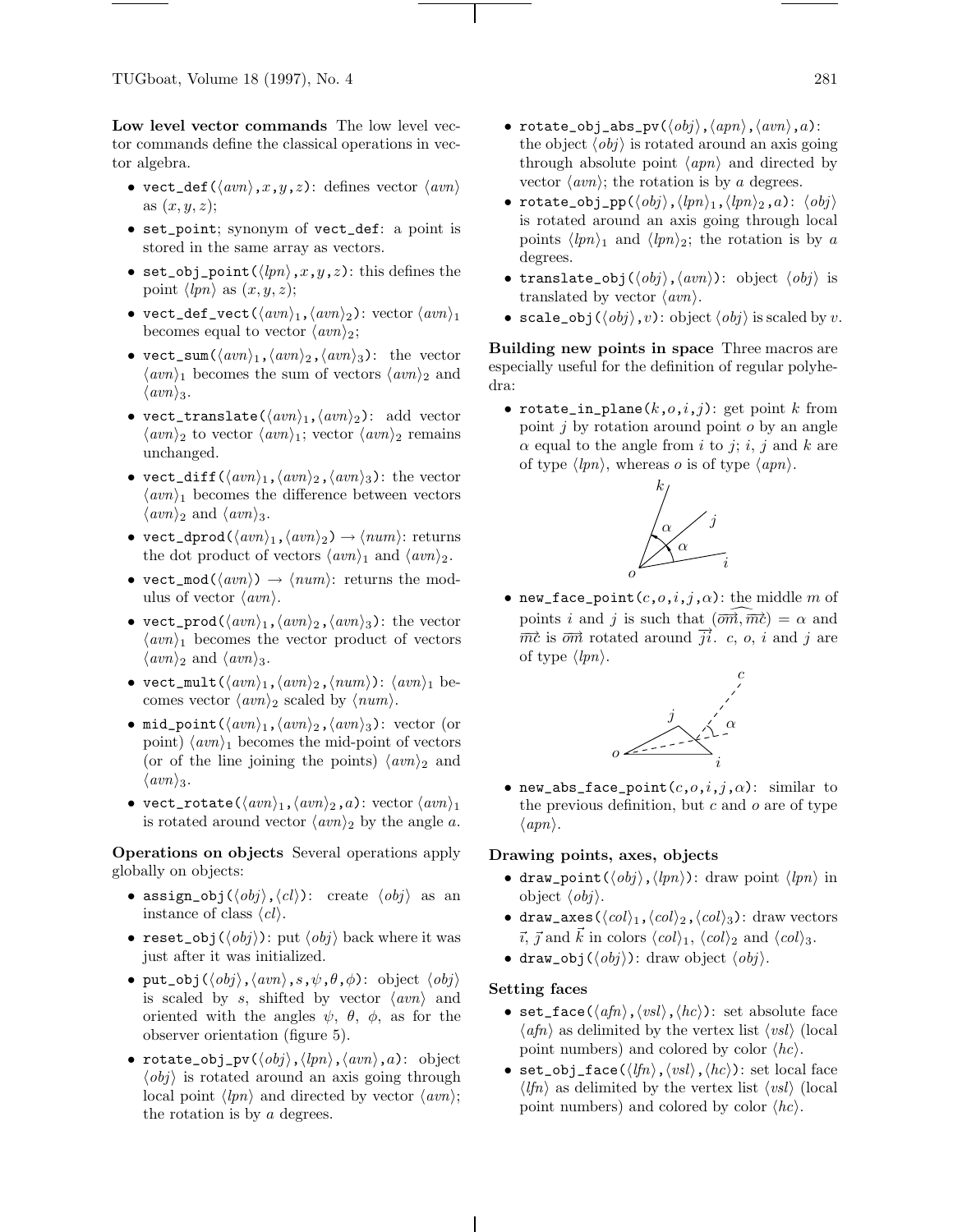## **View points, distance**

- compute\_reference( $\psi$ , $\theta$ , $\phi$ ): defines the orientation of the observer by the three angles  $\psi$ ,  $θ$  and  $φ$ . See figure 5.
- point\_of\_view\_obj $(\langle obj \rangle, \langle lpn \rangle, \phi)$ : the orientation of the observer is defined as looking local point  $\langle lpn \rangle$  of object  $\langle obj \rangle$ , with an angle of  $\phi$ ;
- point\_of\_view\_abs( $\langle appn \rangle, \phi$ ): the observer's orientation is defined as looking absolute point  $\langle appn\rangle$ , with an angle of  $\phi$ ;
- obs\_distance(v)( $\langle obj \rangle$ ,  $\langle lpn \rangle$ ): let v equal the distance between the observer and local point  $\langle lpn \rangle$  in object  $\langle obj \rangle$ .

## **Vector and point allocation**

- new\_vect $\rightarrow \langle avn \rangle$ : return a new vector;
- new\_point: synonym of new\_vect;
- new\_points(v)(n): defines the absolute points  $v_1,\ldots,v_n$ , using new\_point;
- free\_vect( $\langle avn \rangle$ ): free vector  $\langle avn \rangle$ ;
- free\_point( $\langle appn \rangle$ ): free point  $\langle appn \rangle$ ;
- free\_points(v)(n): frees the absolute points  $v_1,\ldots,v_n$ , using free\_point.

#### **Debugging**

- show\_vect( $\langle str \rangle$ ,  $\langle avn \rangle$ ): shows vector  $\langle avn \rangle$ , with string  $\langle str \rangle$ .
- show\_point: synonym of show\_vect
- show\_pair( $\langle str \rangle$ ,  $\langle pair \rangle$ ): this shows a numeric pair, with string  $\langle str \rangle$ .

## **Normalization**

• normalize\_obj $(\langle obj \rangle, \langle vl \rangle)$ : normalize object  $\langle obj \rangle$  with respect to the list of vertices  $\langle vl \rangle$ .

## **Parameters**

- Obs\_dist  $\rightarrow$   $\langle num \rangle$ : distance between the observer and the projection plane.
- h\_field  $\rightarrow$   $\langle num \rangle$ : horizontal field of view (default: 100 degrees)
- v\_field  $\rightarrow$   $\langle num \rangle$ : vertical field of view (default: 70 degrees)
- Obs\_phi  $\rightarrow$   $\langle num \rangle$ : angle  $\phi$  for the orientation of the observer;
- Obs\_theta  $\rightarrow$   $\langle num \rangle$ : angle  $\theta$  for the orientation of the observer;
- Obs\_psi  $\rightarrow$   $\langle num \rangle$ : angle  $\psi$  for the orientation of the observer;
- drawing\_scale  $\rightarrow$   $\langle num \rangle$ : scale factor applied for drawing;
- filled\_faces  $\rightarrow \langle bool \rangle$ : if true, the faces are drawn filled; if false, only the edges are drawn, and hidden edges are drawn dashed;
- draw\_contours  $\rightarrow \langle \text{bool} \rangle$ : if true, the contours of the faces are drawn, and the lines have the thickness contour\_width; if false, the contours are not drawn;
- contour\_width  $\rightarrow$   $\langle num \rangle$ : dimension used for drawing contours of faces (default: 1pt).

**Constants** These values represent constant objects such as reference vectors, and should not be changed.

- vect\_null  $\rightarrow \langle avn \rangle$ : internal index for  $\vec{0}$ .
- vect\_I  $\rightarrow \langle avn \rangle$ : internal index for  $\vec{i}$ .
- vect\_J  $\rightarrow \langle avn \rangle$ : internal index for  $\vec{j}$ .
- $\texttt{vect}_K \to \langle \textit{avn} \rangle$ : internal index for  $\vec{k}$ .
- point\_null  $\rightarrow$   $\langle appn \rangle$ : internal index for 0.
- Obs  $\rightarrow$   $\langle app \rangle$ : observer's internal point number.

#### **Defining new object points and faces**

- new\_obj\_points( $\langle obj \rangle$ ,  $\langle num \rangle$ ): defines points 1 to  $\langle num \rangle$  in object  $\langle obj \rangle$ ; must be used before setting the points;
- new\_obj\_faces( $\langle obj \rangle$ , $\langle num \rangle$ ): defines  $\langle num \rangle$ faces in object  $\langle obj \rangle$ ; must be used before setting the faces;

#### **Offsets**

- pnt( $\langle lpn \rangle$ )  $\rightarrow \langle appn \rangle$ : returns the absolute point number for a given local point index.
- face( $\langle lfn \rangle$ )  $\rightarrow \langle afn \rangle$ : returns the absolute face number for a given local face index.

**Standard classes** Five standard classes are defined in poly.mp: they define the five regular convex polyhedra. For each class  $\langle class \rangle$ , there are two macros:

- set\_ $\langle class \rangle$ \_points (e.g. set\_cube\_points)
- def $_{\text{-}}\langle class \rangle$  (e.g. def\_cube)

Each of these macros is defined with a parameter which is the instance name.

**Standard animations** The 3d package provides a few standard animations using the convex polyhedra. In each of these animations, the observer follows a circular path pictured in figure 7. Each standard animation is divided into two macros. The first, such as animate\_object, defines the class(es) that are used and sets the objects. The second, such as one\_image, sets the observer, draws the object(s) and moves the object(s) and the observer. The file animpoly.mp gives examples of the use of the standard animations.